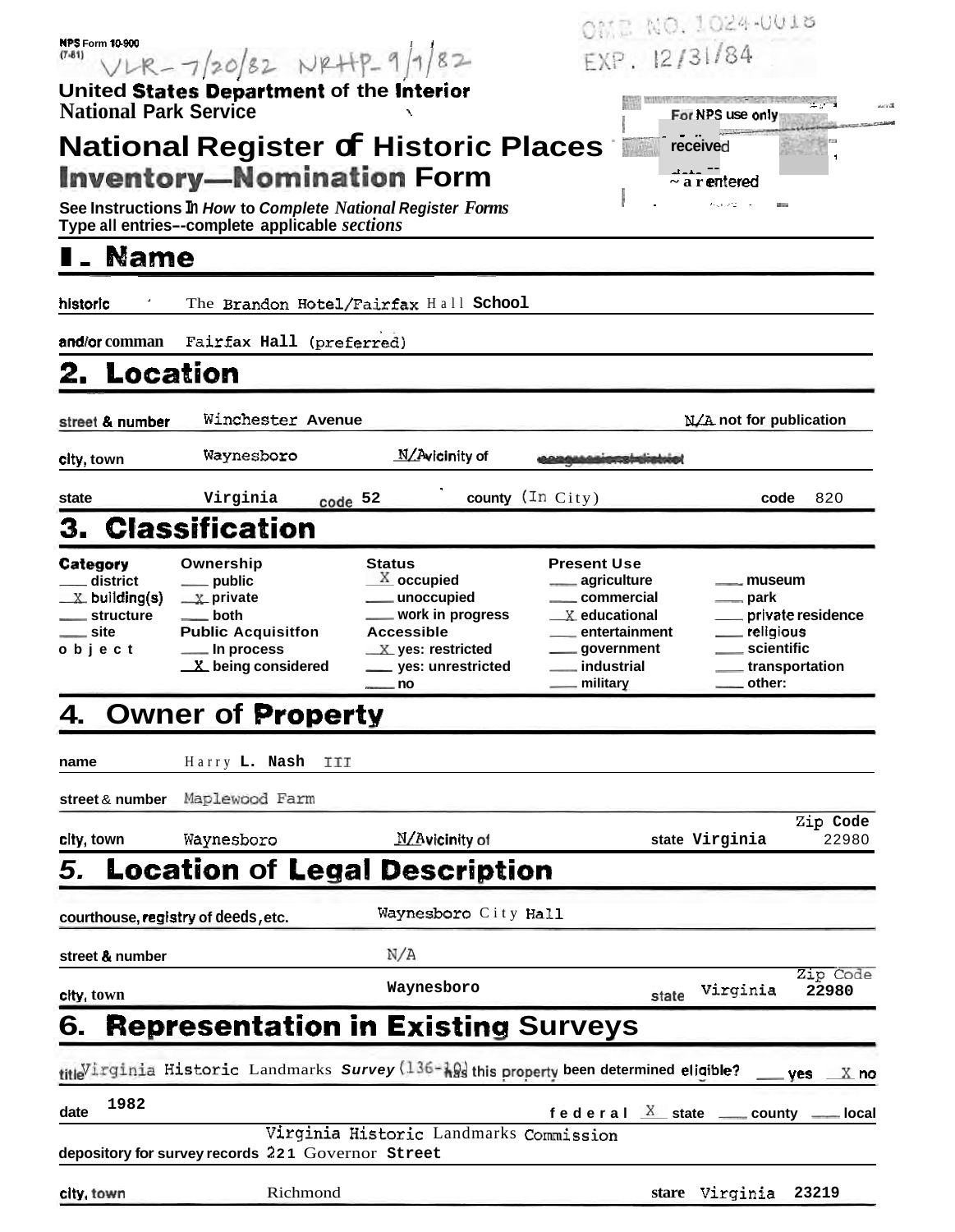# **7.** Description

| <b>Condition</b><br>excellent<br>$X$ good<br>fair. | deteriorated<br>ruins<br>unexposed | Check one<br>unaltered<br>$-15$<br>altered | Check one<br>x original site<br>N/A<br>date<br>moved |
|----------------------------------------------------|------------------------------------|--------------------------------------------|------------------------------------------------------|
|----------------------------------------------------|------------------------------------|--------------------------------------------|------------------------------------------------------|

**Describe the present and original fif known) physical appearance** 

## SUMMARY DESCRIPTION

Fairfax Hall is a very long and rambling resort hotel building in the shingled mode of the Queen Anne Style. The building is impressive architecturally and has an irregular symmetry with towers at either end of the facade. Dominating the facade is a wide central pavilion topped by a tall gable and fronted by a one-story porte-cochere. Above the pavilion is a distinctive octagonal belvedere and cupola. Along the first story of the 2<sup>1</sup>-story facade are various arcaded porches that have been glassed in. The building stands at the head of a long, sloping lawn with the Blue Ridge Mountains rising up behind. Included on the grounds is an architecturally sophisticated 1926 gymnasium in a modified early European Renaissance style.

#### **ARCHITECTURAL ANALYSIS·**

Fairfax Hall is sited on a hill looking west over the former community of Basic City, now incorporated into the city of Waynesboro. The focal point of the shingle-covered, woodframe edifice is the center entrance pavilion. The wide, gabled pavilion serves not only to break the rather long  $2\frac{1}{2}$ -story facade, but the hipped roof line as well. The main entrance is sheltered by a projecting one-story porte-cochere. The porte-cochere is supported by colonettes on square piers. A lattice work grille serves as a frieze and a wooden balustrade forms a balcony for the second story. The main entrance consists of a paneled door framed by sidelights and topped by a three-part transom. The entrance is flanked by windows also with transoms. The pediment of the gable has a deeply rounded arch containing a round opening with louvers and four hung~sash windows. The arch is flanked by two windows that were probably .added by the school since they do not appear on an early photograph of the hotel. The roof of the gable overhangs at the base. The building is flanked on its north and south ends by three-story towers that are topped by belvederes with tent roofs. A large, octagonal belvedere is located on the ridge of the roof directly behind the pedimented gable. It is topped by a small open cupola. The facade is broken towards the northern end by a small projecting arcaded porch supported on the first story by brick piers. The porch is covered by a shed roof. Immediately to the south of the main entrance and extending to the tower is an open arcaded porch that has been glassed in. A porch opening on the second story has been similarly treated. Fenestration consists of a variety of hung-sash windows all framed by plain architraves. The shingles above a number of the first-story windows are scalloped as are the shingles above the main entrance and porch openings. The roof is broken by dormers. It would appear from an early photograph of the hotel that the original dormers were enlarged by the school to accommodate additional dormitory space. The roof line is further broken by chimney stacks that have finely molded brick caps. The building sits on a stone foundation.

Considering its conversion into a school, Fairfax Hall's interior survives in an excellent state of preservation. The focal point of the interior is the former hotel lobby that contains the main stair. The open-string stair has a paneled square newel post, turned balusters, and a molded handrail; its flight is broken by a landing.

(See Continuation Sheet #1)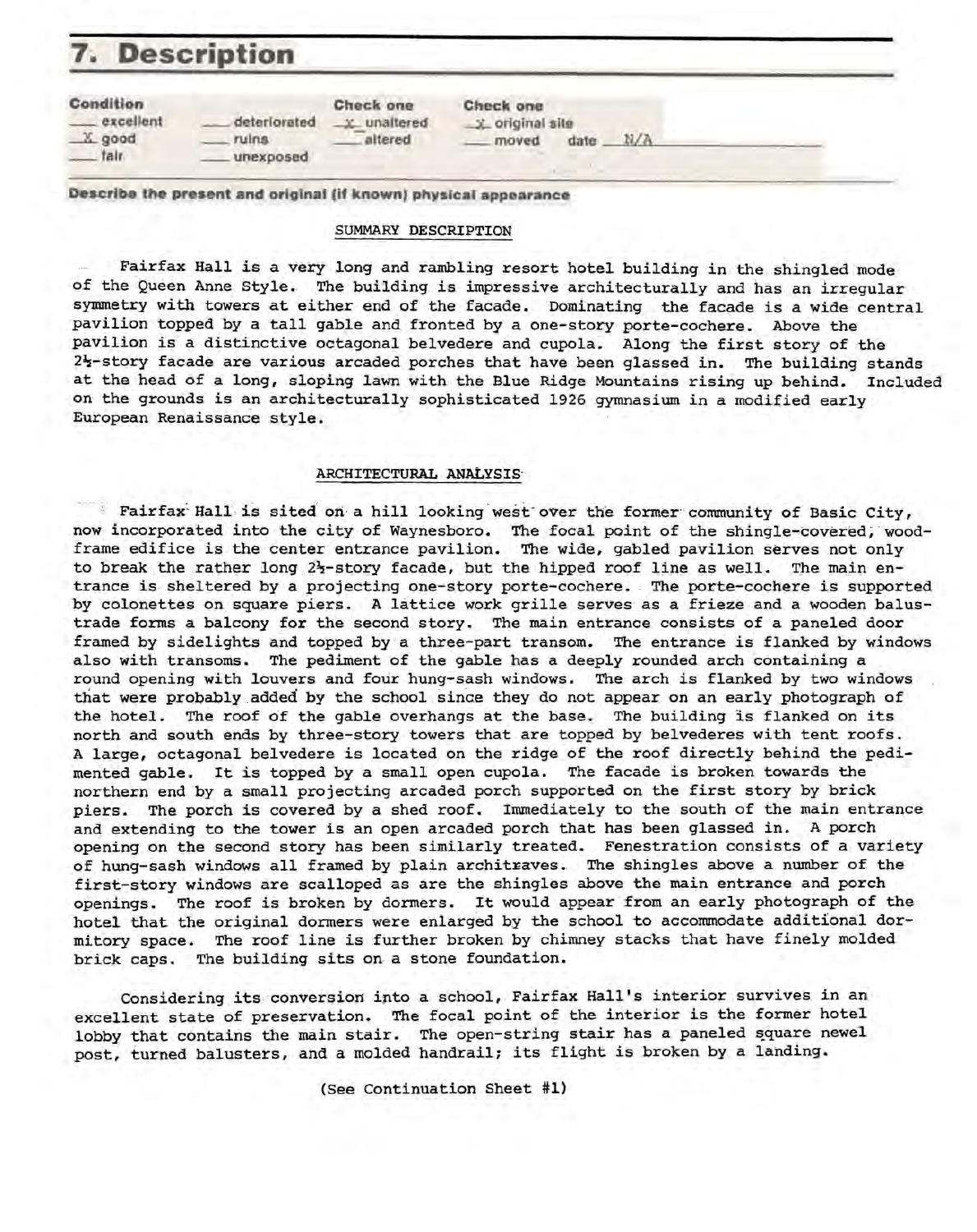## **8. S'ignificance**



**Specific dates** 1890; 1926 (gym) **Builder/Architect** William Poindexter (1890)

## **Statement of Significance (in one paragraph)**

#### STATEMENT OF SIGNIFICANCE

Conspicuously sited against the mountainside overlooking Waynesboro, Fairfax Hall is one of the Shenandoah Valley's few remaining late-Victorian resort hotel buildings. The establishment of these resorts came in conjunction with the construction of the Vall ey/ branch of the Norfolk and Western Railroad and the subsequent land boom of the 1890s. Easily accessible by rail, the resorts accommodated citizens from the Tidewater regions wanting to escape the summer heat... The hotel was originally known as the Brandon and was notably better in architectural quality than most of its now-vanished contemporaries. Its designer was, the prominent Washington, D.C. architect William Poindexter, who provided a-lively Queen Anne scheme in the shingled mode. The Brandon closed in 1913 but the building reopened as a school. In 1920 the school became Fairfax Hall, a junior college and preparatory school for girls; it achieved national fame. Today the building is leased by the State Department of Corrections and is used as a training academy..

#### HISTORICAL BACKGROUND

The late 1880s; and early 1890s were periods of rapid growth for Southwest Virginia and the Shenandoah Valley. A "boom fever" of land speculation came to these regions of Virginia, resulting in the rise of many new towns. One such town was Basic City, located between Waynesboro and the Blue Ridge Mountains. A set of the state of the state of the state of the state of the state of the state of the state of the state of the state of the state of the state of the state of the stat

The rise of Basic City, like that of neighboring towns Buena Vista and Roanoke, was linked to the arrival of the railroad which opened the natural resources of the Shenandoah Valley to northern capitalists. The economy of the area changed almost overnight from one dominated by agriculture and rural trade to one heavily emphasizing manufacturing and mining. In 1889 a development company called the Basic City Mining and Manufacturing Company was formed at Basic City, so-named for its proximity to a region rich in mineral ore used in the manufacture of "basic"steel. The company established its base of operation near Waynesboro because of the site's strategic location to the intersection of the Chesapeake and Ohio Railroad and what was to become the Shenandoah Valley Branch of the Norfolk and Western Railroad. In 1890 the company purchased land on both sides of the two rail lines and laid off the town's streets and building lots. Mineral lands and rights were soon obtained as well as the ownerships of several related industrial enterprises as a paper mill, brick works, and an iron furnace. By 1891 the town recorded a population of 1,200. **I: least of the set of the set of the set of the set of the set of the set of the set of the set of the set of the set of the set of the set of the set of the set of the set of the set of the set of the set**  $-24.15$ 

The pride of the new town was the Hotel Brandon, completed in 1890 on a hill overlooking the new development. A description of the Hotel and its setting in 1891 is found in Thomas Bruce's Southwest Virginia and Shenandoah Valley: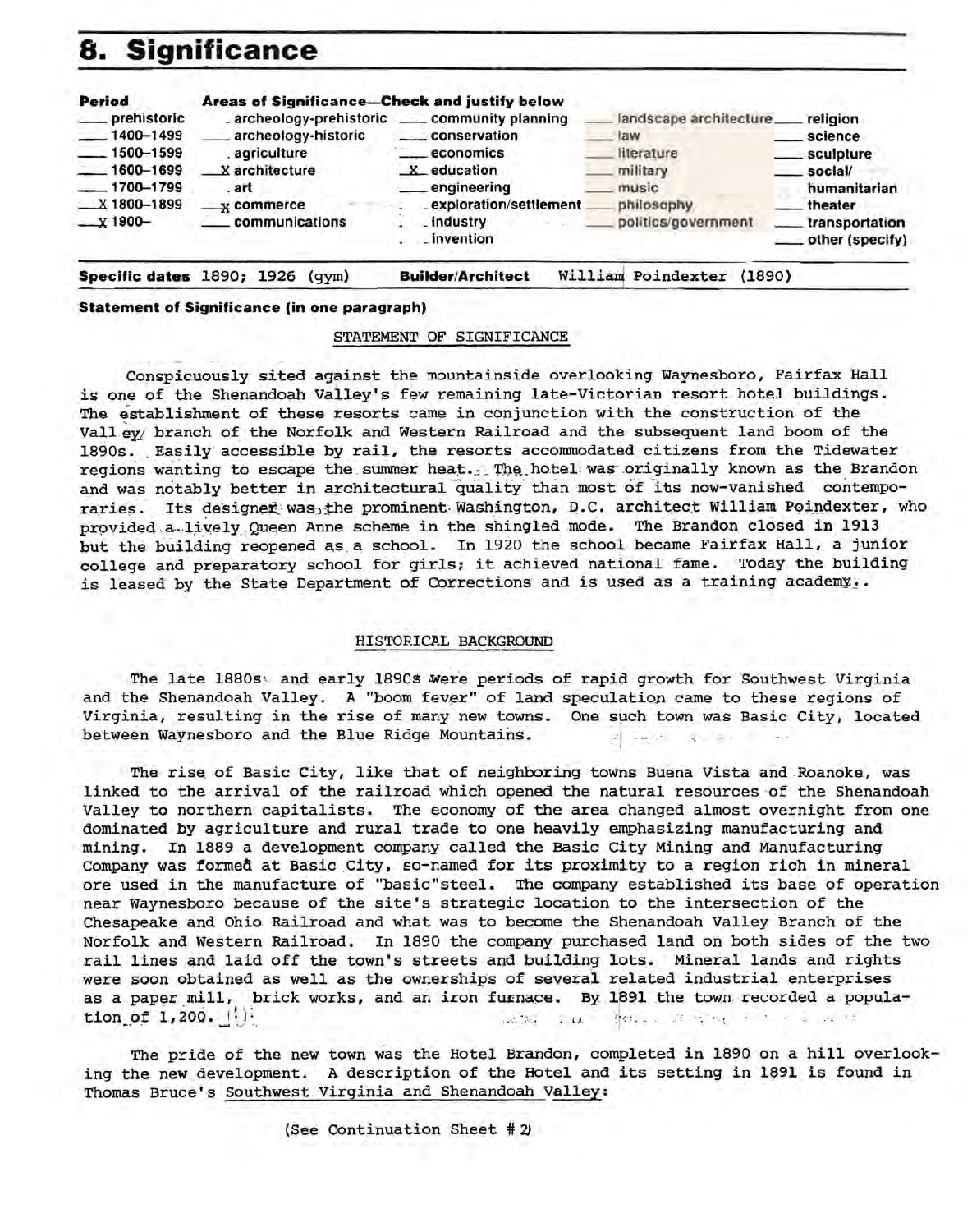|                                                                                                                                                                                                                                                                                                                                                                                                                                                                                                                                                                                                                                                             |                                                                                 | <b>Major Bibliographical References</b>       |                  |                             |  |
|-------------------------------------------------------------------------------------------------------------------------------------------------------------------------------------------------------------------------------------------------------------------------------------------------------------------------------------------------------------------------------------------------------------------------------------------------------------------------------------------------------------------------------------------------------------------------------------------------------------------------------------------------------------|---------------------------------------------------------------------------------|-----------------------------------------------|------------------|-----------------------------|--|
| Bruce, Thomas.                                                                                                                                                                                                                                                                                                                                                                                                                                                                                                                                                                                                                                              | Southwest Virginia and Shenandoah Valley. Richmond: J. L. Hill Publishing       |                                               |                  |                             |  |
| Co., 1891.<br>Lyle, Royster.                                                                                                                                                                                                                                                                                                                                                                                                                                                                                                                                                                                                                                | "Rockbridge County's Boom Hotels", Virginia Calvacade, No. 3, Winter 1971,      |                                               |                  |                             |  |
| pp. 5-14.<br>Nash, Harry L., III, Waynesboro, Va.                                                                                                                                                                                                                                                                                                                                                                                                                                                                                                                                                                                                           |                                                                                 | Interview, 1982. Private Family Scrapbook.    |                  |                             |  |
| Withey, Henry and Withey, Elsie. Biographical Dictionary of American Architects (Deceased).                                                                                                                                                                                                                                                                                                                                                                                                                                                                                                                                                                 |                                                                                 | Los Angeles: Hennessey & Ingalls, Inc., 1970. |                  |                             |  |
| 10. Geographical Data                                                                                                                                                                                                                                                                                                                                                                                                                                                                                                                                                                                                                                       |                                                                                 |                                               |                  |                             |  |
| Acreage of nominated property.                                                                                                                                                                                                                                                                                                                                                                                                                                                                                                                                                                                                                              | 20 acres                                                                        |                                               |                  |                             |  |
| Quadrangle name_<br><b>UMT References</b>                                                                                                                                                                                                                                                                                                                                                                                                                                                                                                                                                                                                                   | Waynesboro East, Va.                                                            |                                               |                  |                             |  |
|                                                                                                                                                                                                                                                                                                                                                                                                                                                                                                                                                                                                                                                             |                                                                                 | в                                             |                  |                             |  |
| 117<br>8 <sub>l</sub><br>61410<br>Zone<br>Easting                                                                                                                                                                                                                                                                                                                                                                                                                                                                                                                                                                                                           | 4 2 <br>115<br>71410<br>Northing                                                | 117<br>$6 \mid$<br>Zone<br>Easting            | 8170770          | 412<br>11551210<br>Northing |  |
| c<br>11.7<br>81                                                                                                                                                                                                                                                                                                                                                                                                                                                                                                                                                                                                                                             | 21<br>115<br>41<br>41610                                                        | D<br>317<br>81                                | 81 71 0          | $115$ 41 11 0               |  |
| ΕI<br>117                                                                                                                                                                                                                                                                                                                                                                                                                                                                                                                                                                                                                                                   | 51810<br>115                                                                    |                                               |                  | 41                          |  |
|                                                                                                                                                                                                                                                                                                                                                                                                                                                                                                                                                                                                                                                             |                                                                                 |                                               |                  |                             |  |
|                                                                                                                                                                                                                                                                                                                                                                                                                                                                                                                                                                                                                                                             |                                                                                 |                                               |                  |                             |  |
| Verbal boundary description and justification The boundaries have been drawn to coincide with the cit<br>streets that enclose the Fairfax Hall property containing the main building, gymnasium, and t<br>front lawn. The streets ar<br>Justification: The boundaries incorporate approximately twenty acres, much of which consists<br>the long front lawn in front of the main building, a landscape feature which has always been<br>the setting of the main building. The property behind the main building<br>List all states and counties for properties overlapping state or county boundaries and response the gymnasium<br>described in the report | code                                                                            | county                                        | N/A              | code                        |  |
| Aigie<br>N/A                                                                                                                                                                                                                                                                                                                                                                                                                                                                                                                                                                                                                                                |                                                                                 |                                               |                  |                             |  |
| N/A<br>state                                                                                                                                                                                                                                                                                                                                                                                                                                                                                                                                                                                                                                                | code                                                                            | county                                        | N/A              | code                        |  |
|                                                                                                                                                                                                                                                                                                                                                                                                                                                                                                                                                                                                                                                             | <b>Form Prepared By</b>                                                         |                                               |                  |                             |  |
|                                                                                                                                                                                                                                                                                                                                                                                                                                                                                                                                                                                                                                                             | Virginia Historic Landmarks Commission Staff                                    |                                               |                  |                             |  |
| name/title                                                                                                                                                                                                                                                                                                                                                                                                                                                                                                                                                                                                                                                  |                                                                                 |                                               |                  |                             |  |
| organization                                                                                                                                                                                                                                                                                                                                                                                                                                                                                                                                                                                                                                                | Virginia Historic Landmarks Commission                                          | date                                          | <b>July 1982</b> |                             |  |
| street & number                                                                                                                                                                                                                                                                                                                                                                                                                                                                                                                                                                                                                                             | 221 Governor Street                                                             | telephone                                     | (804)            | 786-3144                    |  |
|                                                                                                                                                                                                                                                                                                                                                                                                                                                                                                                                                                                                                                                             |                                                                                 |                                               |                  | Virginia 23219              |  |
|                                                                                                                                                                                                                                                                                                                                                                                                                                                                                                                                                                                                                                                             |                                                                                 |                                               |                  |                             |  |
| Richmond<br>city or town                                                                                                                                                                                                                                                                                                                                                                                                                                                                                                                                                                                                                                    |                                                                                 | state                                         |                  |                             |  |
|                                                                                                                                                                                                                                                                                                                                                                                                                                                                                                                                                                                                                                                             | <b>State Historic Preservation Officer Certification</b>                        |                                               |                  |                             |  |
| The evaluated significance of this property within the state is:                                                                                                                                                                                                                                                                                                                                                                                                                                                                                                                                                                                            |                                                                                 |                                               |                  |                             |  |
| national                                                                                                                                                                                                                                                                                                                                                                                                                                                                                                                                                                                                                                                    | _xstate                                                                         | local                                         |                  |                             |  |
| As the designated State Historic Preservation Officer for the National Historic Preservation Act of 1966 (Public Law 89-<br>665), I hereby nominate this property for inclusion in the National Register and certify that it has been evaluated<br>according to the criteria and procedures set forth by the National Park Service.                                                                                                                                                                                                                                                                                                                         |                                                                                 |                                               |                  |                             |  |
| State Historic Preservation Officer signature                                                                                                                                                                                                                                                                                                                                                                                                                                                                                                                                                                                                               |                                                                                 | hau                                           |                  |                             |  |
| title                                                                                                                                                                                                                                                                                                                                                                                                                                                                                                                                                                                                                                                       | H. Bryan Mitchell, Executive Director<br>Virginia Historic Landmarks Commission |                                               | date             | <b>JUL 201982</b>           |  |
| For NPS use only                                                                                                                                                                                                                                                                                                                                                                                                                                                                                                                                                                                                                                            |                                                                                 |                                               |                  | $n+1$ and $n+1$             |  |
|                                                                                                                                                                                                                                                                                                                                                                                                                                                                                                                                                                                                                                                             | I hereby certify that this property is included in the National Register        |                                               |                  |                             |  |
|                                                                                                                                                                                                                                                                                                                                                                                                                                                                                                                                                                                                                                                             |                                                                                 |                                               | date             |                             |  |
| Keeper of the National Register                                                                                                                                                                                                                                                                                                                                                                                                                                                                                                                                                                                                                             |                                                                                 |                                               |                  |                             |  |
| Attest:                                                                                                                                                                                                                                                                                                                                                                                                                                                                                                                                                                                                                                                     |                                                                                 |                                               | date             |                             |  |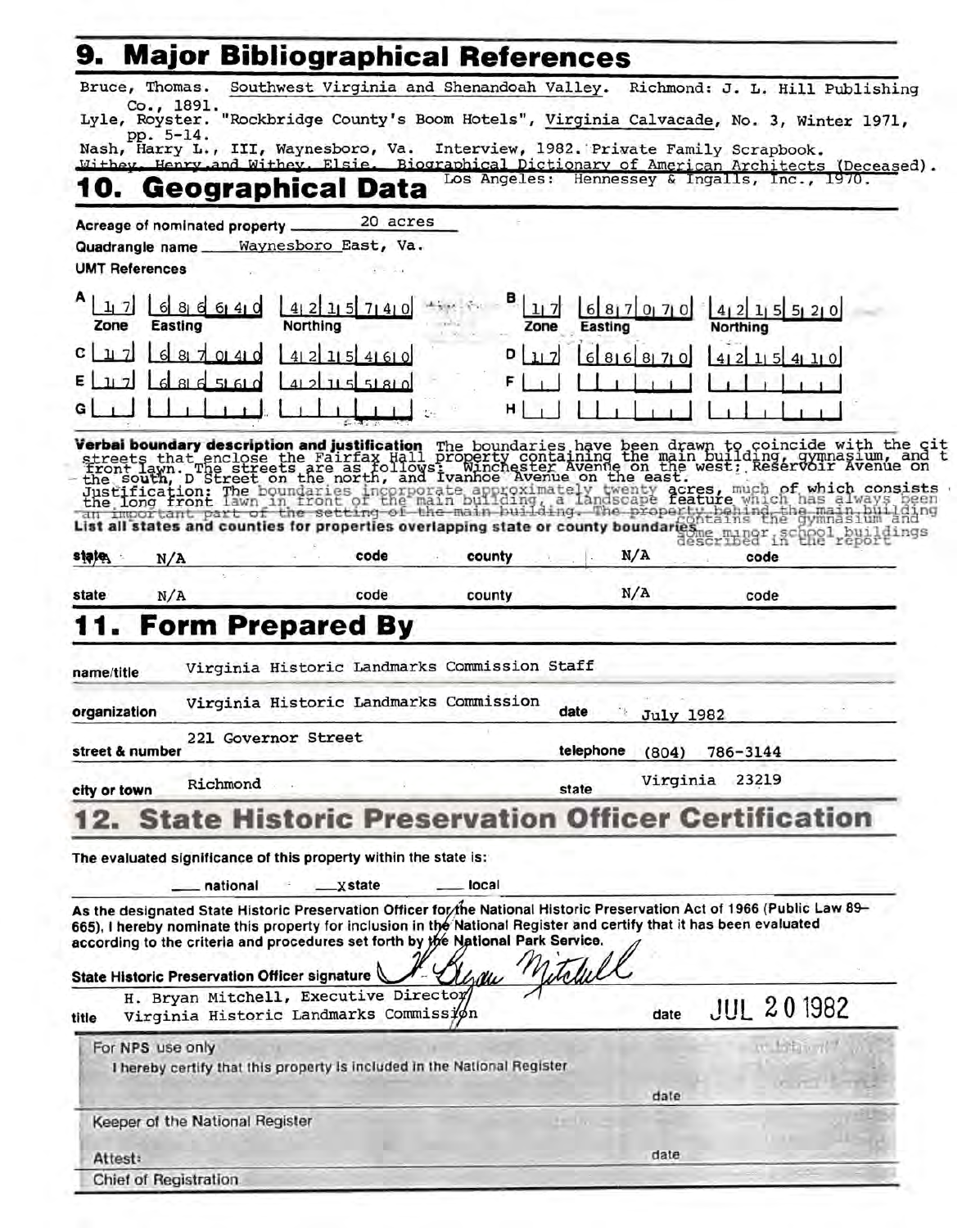|                                                                                 | Exp. 10-31-84                                             |                                                                      |
|---------------------------------------------------------------------------------|-----------------------------------------------------------|----------------------------------------------------------------------|
|                                                                                 |                                                           |                                                                      |
| <b>National Register of Historic Places</b><br><b>Inventory-Nomination Form</b> | received<br>- - - - -<br>20 20 20 20<br>.<br>date entered |                                                                      |
| Item number                                                                     | .                                                         |                                                                      |
|                                                                                 | United States Department of the Interior                  | OMB No. 1024-0018<br>For NPS use only<br>contractor and sup-<br>Page |

## DESCRIPTION -- Architectural Analysis

NPS Form 10·900,a

In addition to the stair, the lobby has a large fireplace with a round-arch firebox and a Federal-style mantel. Tie lobby has a matchboarded wainscot and square columns that are paneled. A lateral hall is located to the north of the entrance hall. It contains the former hotel registration desk and administrator's office. The hotel desk is contained within a round arch opening that has a multi-paned glass transom, flanked by paneled pilasters. The desk is paneled. The hall has a matchboarded wainscot and architrave trim. The hall treatment is repeated on all of the above floors. A room off the lateral hall contains a small stage; the remaining rooms are plain. The dining room is located to the south of the main lobby. It has a match-boarded wainscot, round columns on paneled plinths and a fireplace similar to that in the main lobby. TWo serving buffets from the hotel remain in place. The ceiling has exposed beams and joists that retain their original stain. The porch preserves its rustic-style furniture. The upper floors of the building consist of bedrooms that are entered from the main halls.

Built in 1926, the gymnasium is located behind the main building and is connected to it by a covered walkway. The gable roof walkway has a stone floor and round posts that support exposed beams. The gymnasium is a  $3\frac{1}{2}$ -story stone and stucco-frame building covered by a cross-gable roof. The building is sited in a ravine so that the facade (south) is level with the main building while the rest of the structure is set on an exposed basement. The basement story is distinguished by a round-arch arcade, the arches supported by stone piers. The arches have multi-paned, three-part casement windows. The facade has a round-arch arcade with the arches set on columns. On the east and west elevations the building has a slight overhang over the basement story. The main-story elevation has half-timbering and rough-cast stucco. The principal fenestration consists of 9/9 hung-sash windows set in plain architraves. The east and west elevations have eyelid dormers. The gable pediment on the facade is accentuated by half timbering. The interior of the gymnasium has not been altered. The main double-door entrances lead to a basketball court still used by the Department of Corrections. The basement contains a swimming pool and the third floor is used for offices.

Immediately behind the old hotel building is a two-story brick classroom. The north elevation is distinguished by an arcade perhaps inspired by that found on the gymnasium which it faces. The flat-roof building dates to the 1950s.

A l'y-story, wood-frame shed is located to the east of the gymnasium. The facade is also arcaded. A small open wood-frame summer house is found to the rear of the classroom building. 主張者 大理性の

The entrance to the grounds was formerly through gates located on axis with the building at the base of the hill. The gates are flanked by two stone piers connected to a stone wall which runs partially in front of the property. The grounds are enhanced by a small pond ornamented by a stone balustrade that was used by Fairfax Hall School for its May court ceremonies. The grounds retain a variety of trees randomly located.

The main building is now approached by a drive paralleling the south side of the front lawn.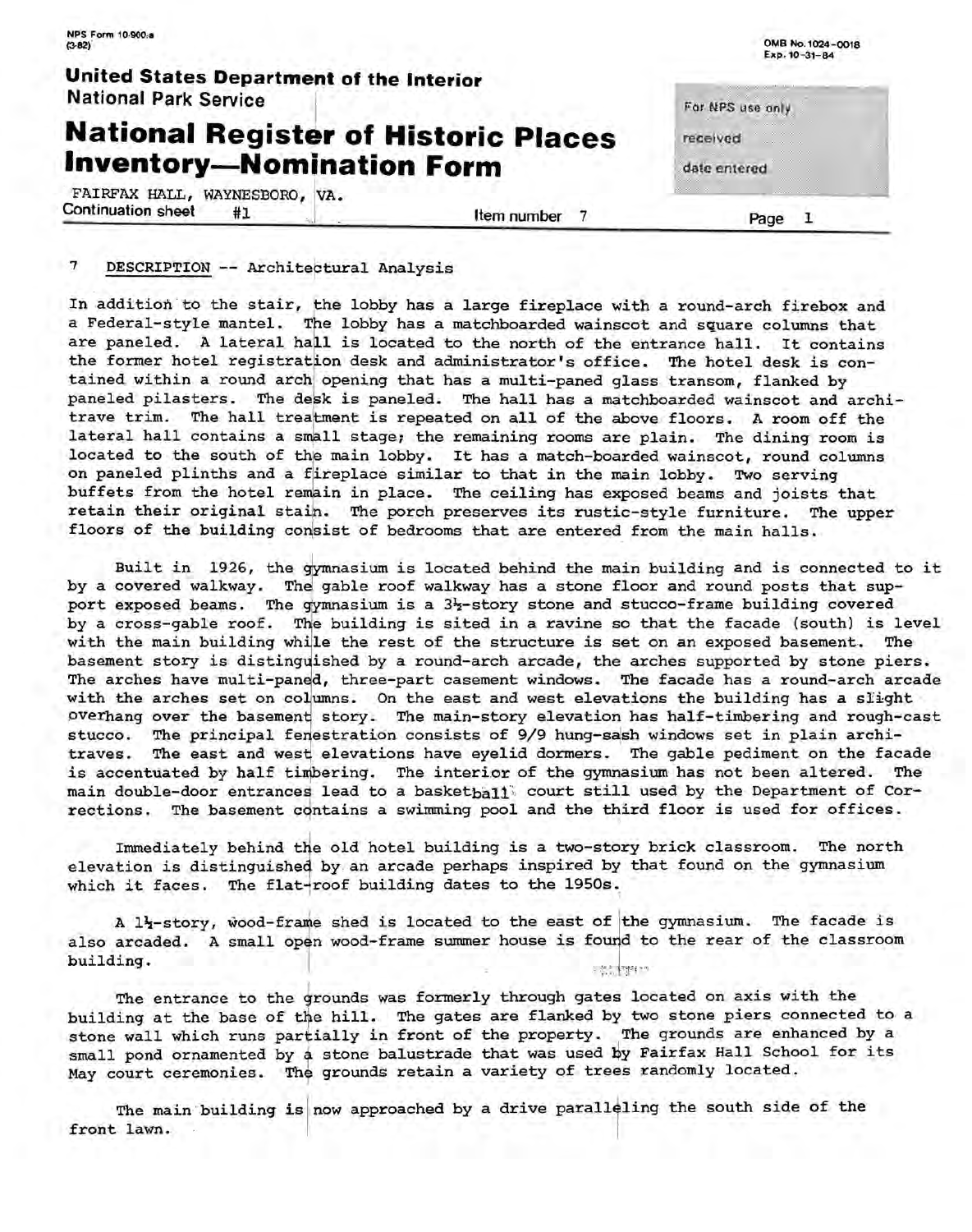0MB NO. 1024-0018\_ N.PS Form 10•900-• EXP. 10/31i84 (7-81) **United States Department of the Interior National Park Service**  For NPS use only **National Register of Historic Places**  received **Inventory-Nomination Form**  date entered FAIRFAX HALL, WAYNESBORO, VA. Continuation sheet # 2 Item number 8 Page

8. SIGNIFICANCE -- Historical Background

This structure, containing nearly a hundred rooms, was designed by the accomplished architect, Mr. Poindexter, of Washington, and is built in the Oueen Anne style, with all the appliances and comforts known now to hotel life. It was upholstered and furnished by Philip Brown, of Blue Ridge fame, and is one of the most elegant and comfortable hostelries that we know of anywhere. The view from the piazzas surrounding the hotel is lovely in the extreme, overlooking the growing city to the uplands beyond, and extending away westward to the ethereal blue of the everlasting mountains.<sup>1</sup>

The architect William F. Poindexter, was born and educated in Richmond and in 1868 began work as a draftsman in the office of the U; S. Supervising Architect in Washington, D. C. Ten years later he established his own practice in Washington where he designed· several important buildings for the Federal city as well as the south. Among his more noted accomplishments are the old State Library Building on Capitol Square in Richmond, the Soldier's Home in Washington, and Main Hall at Randolph-Macon College in Lynchburg. He also designed several other hotels.

The Queen Anne style which Poindexter employed for the hotel was by the 1890s quite popular in Amenica, having made its debut on large summer houses and casinos in Newport, Rhode Island. In Virginia it proved popular for residences as well as hotels, and was subsequently used on such resort hotels as the Alleghany Hotel at Goshen and the Brunswick Innn in Waynesboro (both destroyed), and what is now Southern Seminary Junior College in Buena Vista (listed on the Virginia Landmarks Register and the National Register of Historic Places). The use of the Queen Anne style provided architects of resort hotels with a vocabulary of turrets, pavilions, and porches that proved to be not only stylish but practical.

With the collapse of the boom just prior to World War I, the hotel ceased operation becoming the Brandon Institute in 1913. In 1920 Joseph Noble Maxwell of West Virginia purchased the school and changed the name to Fairfax Hall. Maxwell developed Fairfax Hall as an exclusive school for girls, adding the gymnasium in 1926. In 1936 Fairfax Hall was purchased by W. B. Gates. Fairfax Hall continued as a nationally known preparatory school and junior college for girls until it was closed in 1975. The property is presently owned by the Nash family who are related to the Gates family and ran the school with them, and since April 1976 has been jleased to the State Department of Corrections for use as a training academy.

1Thomas Bruce, Southwest Virginia and Shenandoah Valley, (Richmond: J. L. Hill, 1891), p. 256.